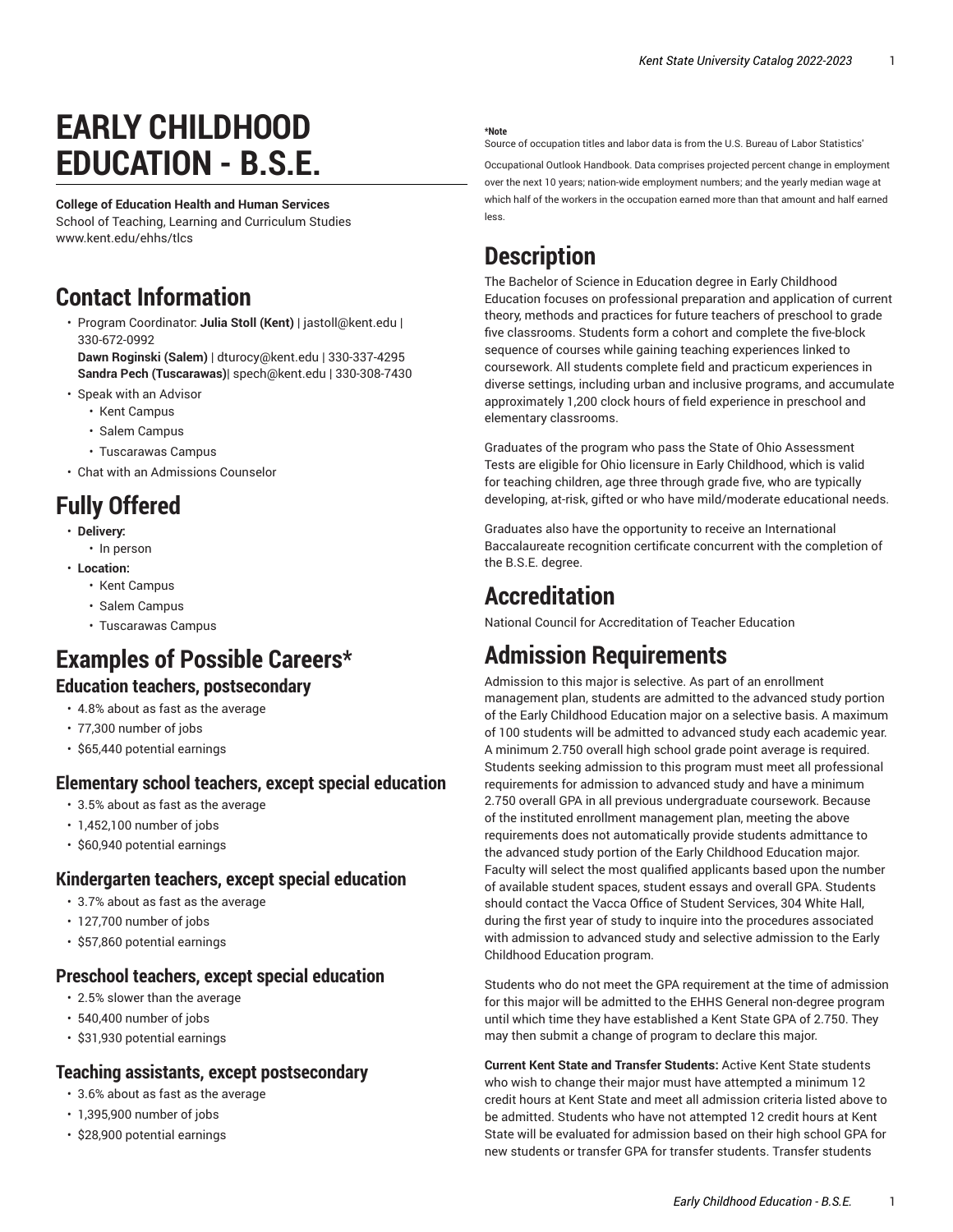who have not attempted 12 credit hours of college-level coursework at Kent State and/or other institutions will be evaluated based on both their high school GPA and college GPA.

#### **English Language Proficiency Requirements for International Students:**

All international students must provide proof of English language proficiency (unless they meet specific exceptions) by earning a minimum 525 TOEFL score (71 on the Internet-based version), minimum 75 MELAB score, minimum 6.0 IELTS score, minimum 48 PTE score or minimum 100 DET score; or by completing the ESL level 112 Intensive Program. For more information on international admission, visit the [Office of Global](http://www.kent.edu/globaleducation/international-admissions/) [Education's](http://www.kent.edu/globaleducation/international-admissions/) admission website.

# **Program Learning Outcomes**

Graduates of the program will be able to:

- 1. Co-construct curriculum as a co-worker with learners and others (parents, families, colleagues and community members) to make sound decisions for learning and teaching experiences, as opposed to being passive receivers of prescribed curriculum.
- 2. Synthesize conceptual understandings of children, theory, content, technology and sociocultural contexts into meaningful activities and opportunities for learning with all preschool-to-grade five students.
- 3. Engage in the habit of self-assessment in order to continually uncover unknown possibilities in children's learning, classroom practice, educational theory and one's own teaching identity in the local and global context.
- 4. Become committed to the children and their learning, the families and the local community while having an awareness of the global context; engage in continuous self-improvement and lifelong learning.
- 5. Apply skills, knowledge and dispositions to challenge "questionable" policies that limit opportunities for all children.
- 6. Utilize research and theory to develop varied and effective pedagogies and assessments that will positively impact all students' learning (learning and teaching is a transdisciplinary practice).
- 7. Advocate as ethical leaders and moral agents striving for social justice.
- 8. Acknowledges and practices multiple, multi-ethnic, multicultural, multiracial, multi- social and -economic and multilingual perspectives in a global society.

# **Professional Licensure Disclosure**

This program is designed to prepare students to sit for applicable licensure or certification in Ohio. If you plan to pursue licensure or certification in a state other than Ohio, please review state educational requirements for licensure or certification and contact information for state licensing boards at Kent State's website for [professional](https://www.kent.edu/node/926791/) licensure [disclosure](https://www.kent.edu/node/926791/).

# **University Requirements**

All students in a bachelor's degree program at Kent State University must complete the following university requirements for graduation.

**NOTE:** University requirements may be fulfilled in this program by specific course requirements. Please see Program Requirements for details.

| Destination Kent State: First Year Experience                                                                                    |           |
|----------------------------------------------------------------------------------------------------------------------------------|-----------|
| Course is not required for students with 25 transfer credits.<br>excluding College Credit Plus, or age 21+ at time of admission. |           |
| Diversity Domestic/Global (DIVD/DIVG)                                                                                            | 2 courses |

| Students must successfully complete one domestic and one global<br>course, of which one must be from the Kent Core. |          |
|---------------------------------------------------------------------------------------------------------------------|----------|
| Experiential Learning Requirement (ELR)                                                                             | varies   |
| Students must successfully complete one course or approved<br>experience.                                           |          |
| Kent Core (see table below)                                                                                         | 36-37    |
| Writing-Intensive Course (WIC)                                                                                      | 1 course |
| Students must earn a minimum C grade in the course.                                                                 |          |
| <b>Upper-Division Requirement</b>                                                                                   | 39       |
| Students must successfully complete 39 upper-division (numbered<br>30000 to 49999) credit hours to graduate.        |          |
| Total Credit Hour Requirement                                                                                       | 120      |

# <span id="page-1-0"></span>**Kent Core Requirements**

| Kent Core Composition (KCMP)                                           | 6       |
|------------------------------------------------------------------------|---------|
| Kent Core Mathematics and Critical Reasoning (KMCR)                    | 3       |
| Kent Core Humanities and Fine Arts (KHUM/KFA) (min one course<br>each) | 9       |
| Kent Core Social Sciences (KSS) (must be from two disciplines)         | 6       |
| Kent Core Basic Sciences (KBS/KLAB) (must include one laboratory)      | $6 - 7$ |
| Kent Core Additional (KADL)                                            | 6       |
| <b>Total Credit Hours:</b>                                             | 36-37   |

### **Program Requirements Major Requirements**

| Code              | Title                                                                        | Credit<br><b>Hours</b> |
|-------------------|------------------------------------------------------------------------------|------------------------|
|                   | <b>Major Requirements (courses count in major GPA)</b>                       |                        |
| <b>CULT 29535</b> | EDUCATION IN A DEMOCRATIC SOCIETY (min C<br>grade)                           | 3                      |
| ECED 10120        | INTRODUCTION TO EARLY CHILDHOOD<br>SERVICES (min C grade)                    | 1                      |
| ECED 20101        | UNDERSTANDING YOUNG CHILDREN'S<br>DEVELOPMENT (min C grade)                  | 3                      |
| ECED 20102        | SOCIAL STUDIES AND THE ARTS IN<br>PRESCHOOL (min C grade)                    | 3                      |
| ECED 20103        | PRESCHOOL TEACHING AND LEARNING (min C<br>grade)                             | 3                      |
| ECED 20105        | FAMILY-SCHOOL-COMMUNITY PARTNERSHIPS<br>IN DIVERSE SETTINGS (min C grade)    | 3                      |
| <b>ECED 20192</b> | CLINICAL EXPERIENCE IN PRESCHOOL (ELR) <sup>1</sup>                          | $\overline{2}$         |
| ECED 30201        | LANGUAGES AND LITERACIES (min C grade)                                       | 3                      |
| <b>ECED 30202</b> | MATHEMATICS AND SCIENCE IN THE EARLY<br>YEARS (min C grade)                  | 3                      |
| <b>ECED 30205</b> | CULTURALLY AND LINGUISTICALLY<br>SUSTAINING PEDAGOGY (min C grade)           | 3                      |
| <b>ECED 30292</b> | CLINICAL EXPERIENCE PRIMARY II (ELR)                                         | $\mathbf{1}$           |
| ECED 30392        | CLINICAL EXPERIENCE PRIMARY III (ELR) <sup>1</sup>                           | 1                      |
| <b>ECED 40125</b> | INQUIRY INTO PROFESSIONAL PRACTICE (min<br>C grade)                          | 3                      |
| ECED 40203        | CRITICAL INQUIRY: THE INTERNATIONAL<br>BACCALAUREATE FRAMEWORK (min C grade) | 3                      |
| <b>ECED 40292</b> | INTERNSHIP IN ELEMENTARY SCHOOLS (ELR)<br>$\mathbf{1}$                       | 9                      |
| ECED 40301        | TEACHING SOCIAL STUDIES IN THE<br>ELEMENTARY YEARS (min C grade)             | 3                      |
| <b>ECED 40302</b> | APPROPRIATE PHONICS INSTRUCTION AND<br>WORD STUDY (min C grade)              | 3                      |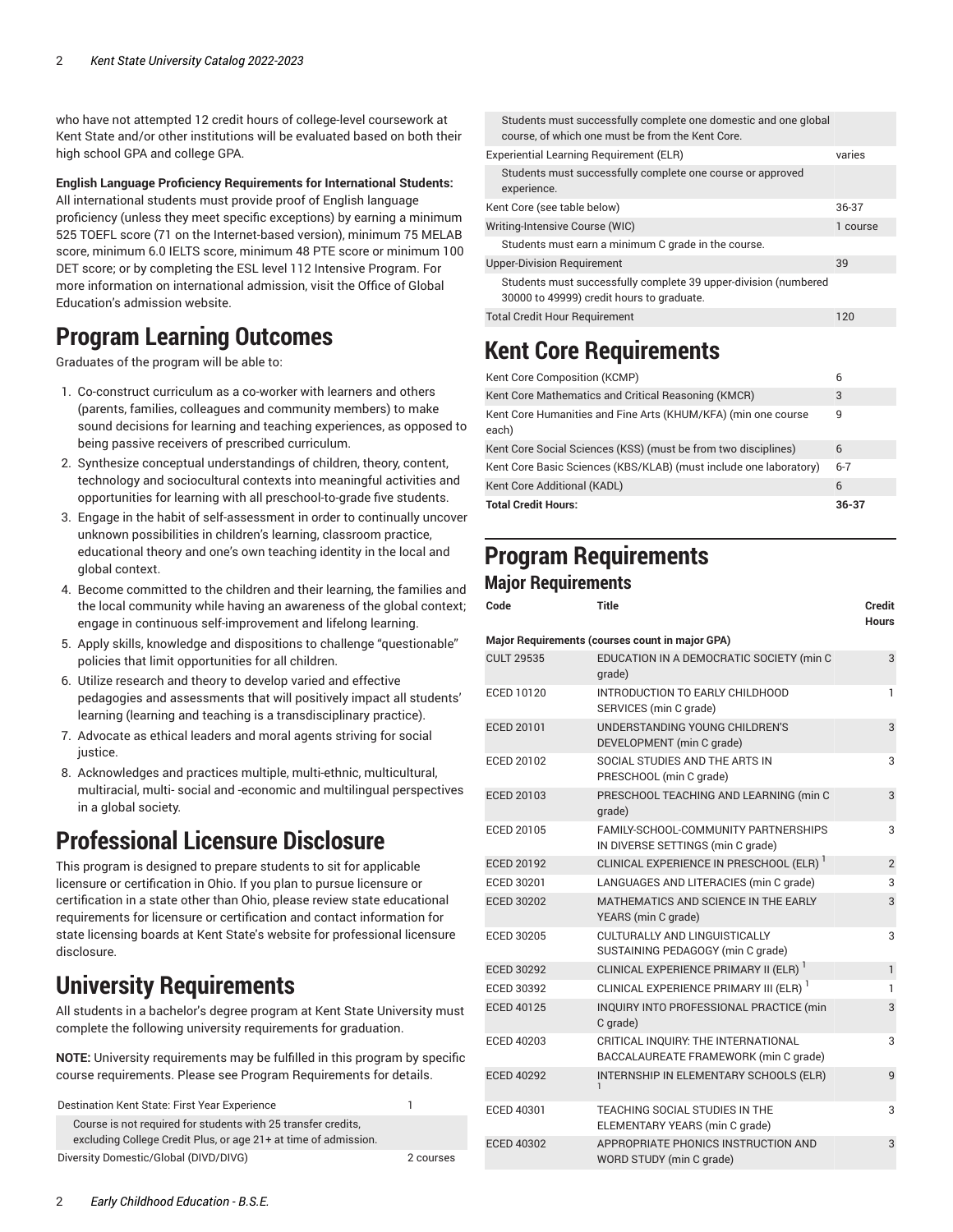| ECED 40303        | TEACHING MATHEMATICS IN THE                                                                            | 3       |  |
|-------------------|--------------------------------------------------------------------------------------------------------|---------|--|
| <b>ECED 40304</b> | ELEMENTARY YEARS I (min C grade)<br>TEACHING SCIENCE IN THE ELEMENTARY                                 |         |  |
|                   | YEARS (min C grade)                                                                                    | 3       |  |
| <b>ECED 40305</b> | <b>GUIDANCE AND ASSESSMENT: SUPPORTING</b><br>ALL CHILDREN (min C grade)                               | 3       |  |
| <b>ECED 40401</b> | TEACHING SCIENCE AND SOCIAL STUDIES IN<br>THE ELEMENTARY YEARS (min C grade)                           | 3       |  |
| <b>ECED 40402</b> | DEVELOPMENTAL READING AND WRITING IN<br>THE ELEMENTARY YEARS (min C grade)                             | 3       |  |
| <b>ECED 40403</b> | DEVELOPING A BALANCED LITERACY<br>PROGRAM IN THE ELEMENTARY YEARS (WIC)<br>(min C grade)               | 3       |  |
| <b>ECED 40404</b> | <b>TEACHING MATHEMATICS IN THE</b><br>ELEMENTARY YEARS II (min C grade)                                | 3       |  |
| <b>ECED 40492</b> | CLINICAL EXPERIENCE PRIMARY IV (ELR)                                                                   | 1       |  |
| <b>ECED 44444</b> | DEVELOPMENT AND PEDAGOGY IN UPPER<br>ELEMENTARY SCHOOL (min C grade) <sup>1</sup>                      | 3       |  |
| <b>EPSY 29525</b> | EDUCATIONAL PSYCHOLOGY (min C grade)                                                                   | 3       |  |
| <b>ETEC 39525</b> | EDUCATIONAL TECHNOLOGY (min C grade)                                                                   | 3       |  |
| <b>SPED 23000</b> | INTRODUCTION TO EXCEPTIONALITIES (DIVD)<br>(min C grade)                                               | 3       |  |
|                   | Additional Requirements (courses do not count in major GPA)                                            |         |  |
| <b>COMM 15000</b> | INTRODUCTION TO HUMAN COMMUNICATION<br>(KADL)                                                          | 3       |  |
| GEOG 17063        | WORLD GEOGRAPHY (DIVG) (KSS) (min C grade<br>required for either course)                               | 3       |  |
| or GEOG 17064     | GEOGRAPHY OF THE UNITED STATES AND CANADA (DIVD)<br>(KSS)                                              |         |  |
| or GEOG 22061     | HUMAN GEOGRAPHY (DIVG) (KSS)                                                                           |         |  |
| <b>HIST 12070</b> | EARLY AMERICA: FROM PRE-COLONIZATION<br>TO CIVIL WAR AND RECONSTRUCTION (DIVD)<br>(KHUM) (min C grade) | 3       |  |
| MATH 14001        | BASIC MATHEMATICAL CONCEPTS I (KMCR)<br>(min C grade)                                                  | 4       |  |
| <b>MATH 14002</b> | BASIC MATHEMATICAL CONCEPTS II (KMCR)<br>(min C grade)                                                 | 4       |  |
| UC 10097          | DESTINATION KENT STATE: FIRST YEAR<br><b>EXPERIENCE</b>                                                | 1       |  |
|                   | Science and Lab Elective, choose from the following (min C grade): 2                                   | 3-4     |  |
| <b>BSCI 10002</b> | LIFE ON PLANET EARTH (KBS)                                                                             |         |  |
| <b>BSCI 10003</b> | LABORATORY EXPERIENCE IN BIOLOGY (KBS)<br>(KLAB)                                                       |         |  |
| <b>BSCI 10110</b> | BIOLOGICAL DIVERSITY (ELR) (KBS) (KLAB)                                                                |         |  |
| <b>ESCI 11040</b> | HOW THE EARTH WORKS (KBS)                                                                              |         |  |
| <b>ESCI 11041</b> | HOW THE EARTH WORKS LABORATORY (KBS)<br>(KLAB)                                                         |         |  |
| <b>ESCI 11042</b> | EARTH AND LIFE THROUGH TIME (KBS)                                                                      |         |  |
| <b>ESCI 11043</b> | EARTH AND LIFE THROUGH TIME<br>LABORATORY (KBS) (KLAB)                                                 |         |  |
| <b>ESCI 21062</b> | ENVIRONMENTAL EARTH SCIENCE (KBS)                                                                      |         |  |
|                   | Physics (PHY) Elective, choose from the following (min C grade): <sup>2</sup>                          | $3 - 4$ |  |
| PHY 11030         | SEVEN IDEAS THAT SHOOK THE UNIVERSE<br>(KBS)                                                           |         |  |
| PHY 21040         | PHYSICS IN ENTERTAINMENT AND THE ARTS<br>(KBS)                                                         |         |  |
| PHY 21041         | PHYSICS IN ENTERTAINMENT AND THE ARTS<br>LABORATORY (KBS) (KLAB)                                       |         |  |
|                   | Kent Core Composition (min C grade)<br>6                                                               |         |  |

Kent Core Humanities and Fine Arts (minimum one course from each) 6

| Kent Core Social Sciences (must be from two curricular areas)                                                                                                                                                                                                     | 3   |
|-------------------------------------------------------------------------------------------------------------------------------------------------------------------------------------------------------------------------------------------------------------------|-----|
| <b>Minimum Total Credit Hours:</b>                                                                                                                                                                                                                                | 123 |
| Teacher candidates are only permitted to repeat a field experience<br>course once. Please see Repeating Field Experience Courses in<br>Teacher Education Programs policy for details.<br>$2$ A laboratory course must be selected from one of two elective lists. |     |

#### **Progression Requirement**

Students must meet all professional requirements for admission to advanced study.

To manage enrollment and deliver high-quality programs, the faculty will select the most qualified applicants for admission based upon evaluation of academic success (overall GPA) at Kent State University; non-academic criteria and other specific program criteria.

Please be aware that reapplication may be necessary if postponing advanced study coursework or if withdrawn for one year or more.

#### **Graduation Requirements**

| <b>Minimum Major GPA</b> | <b>Minimum Overall GPA</b> |
|--------------------------|----------------------------|
| 2.000                    | 2.750                      |

• A minimum C grade is required in most courses; view the program requirements to see specific courses.

#### **Licensure Information**

Candidates seeking Ohio licensure are required to pass specific assessments in order to apply for licensure. See Ohio Department of Education-Educator Preparation website for more information on assessments specific to licensure type. Taking and passing the licensure tests prior to graduation is encouraged but not required.

Students must apply for State of Ohio Licensure (defined by completion of all licensure program requirements) within 12 months of program completion. After 12 months, applicants must meet state-approved program/licensure requirements that are in effect at the time of application. This means that students who apply after the 12-month deadline may have to take additional coursework if the content, methods courses, program requirements or licensure requirements have changed from the catalog in force.

### **Roadmap**

This roadmap is a recommended semester-by-semester plan of study for this major. However, courses designated as critical (!) must be completed in the semester listed to ensure a timely graduation.

| <b>Semester One</b>                                |                                                                                                                                 | <b>Credits</b> |
|----------------------------------------------------|---------------------------------------------------------------------------------------------------------------------------------|----------------|
| <b>CULT 29535</b>                                  | EDUCATION IN A DEMOCRATIC SOCIETY                                                                                               | 3              |
| GEOG 17063<br>or<br>GEOG 17064<br>or<br>GEOG 22061 | WORLD GEOGRAPHY (DIVG) (KSS)<br>or GEOGRAPHY OF THE UNITED STATES AND<br>CANADA (DIVD) (KSS)<br>or HUMAN GEOGRAPHY (DIVG) (KSS) | 3              |
| MATH 14001                                         | BASIC MATHEMATICAL CONCEPTS I (KMCR)                                                                                            | 4              |
| <b>UC 10097</b>                                    | <b>DESTINATION KENT STATE: FIRST YEAR</b><br><b>EXPERIENCE</b>                                                                  |                |
| Kent Core Requirement                              |                                                                                                                                 | 3              |